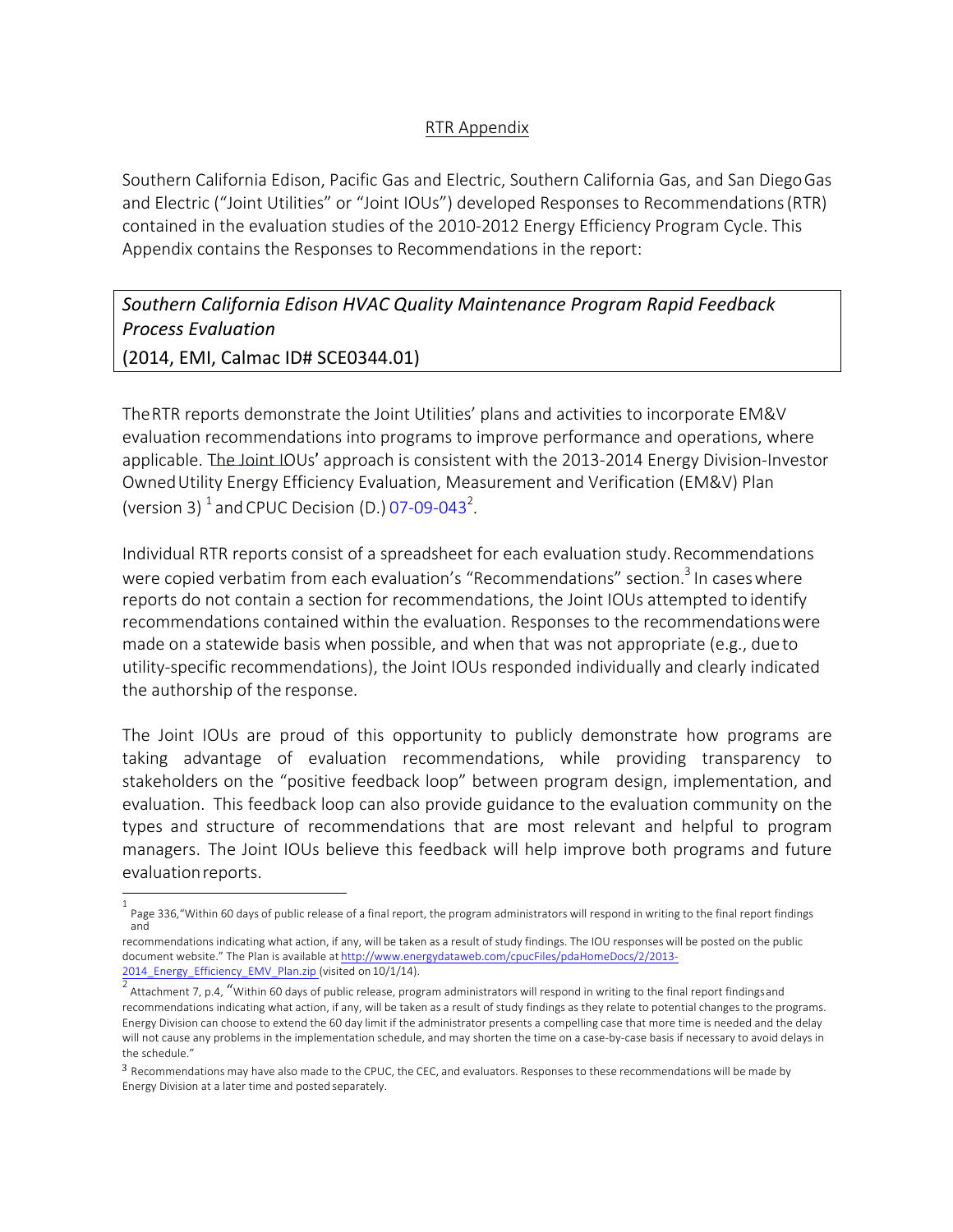Study Title: Southern California Edison HVAC Quality Maintenance Program - Rapid Feedback Process Evaluation (SCE0344.01); Published January 23, 2014

### **Program: Commercial HVAC Quality Maintenance Program**

 $\overline{u}$ **Author: EMI Consulting** 

| Item# | Page                       | <b>Findings</b>                                                                                                                                                                                                                               | <b>Best Practice / Recommendations</b>                                                                                                                                                                                                                                                                                                                                                                                                                                                                                                                                                                                                                                                                                                                                                          | Recommenda<br>tion<br>Recipient | <b>Disposition</b><br>(Accepted,<br>Rejected, or<br>Other) | <b>Disposition Notes</b><br>(e.g. Description of Specific Program Change or Reason for Rejection or Under Further Review)                                                                                                                                                                                                                                                                                                           |
|-------|----------------------------|-----------------------------------------------------------------------------------------------------------------------------------------------------------------------------------------------------------------------------------------------|-------------------------------------------------------------------------------------------------------------------------------------------------------------------------------------------------------------------------------------------------------------------------------------------------------------------------------------------------------------------------------------------------------------------------------------------------------------------------------------------------------------------------------------------------------------------------------------------------------------------------------------------------------------------------------------------------------------------------------------------------------------------------------------------------|---------------------------------|------------------------------------------------------------|-------------------------------------------------------------------------------------------------------------------------------------------------------------------------------------------------------------------------------------------------------------------------------------------------------------------------------------------------------------------------------------------------------------------------------------|
|       | ES 2; Section<br>4.1 p.63  | Contractors need to know what changes are<br>current and future contracts; The program has<br>taken a lot of actions to be responsive, yet those<br>actions are not situated in in relation to an<br>overarching program development strategy | Linking Program Strategy with Continuous Improvement: the<br>coming, when, and what impact it will have on their program should develop a strategy for implementing desired changes<br>over the coming year. The idea is to do more, less often, with<br>improved communication around the changes. The strategy would<br>ideally: (1) tie to the program's logic model, listing critical issues and<br>questions that affect connections between resources, activities,<br>outputs, and outcomes; (2) identify and vet plausible solutions and<br>alternatives; (3) name likely impacts on key stakeholders and steps<br>taken to assist with their adjustment to changes; and (4) place<br>changes on a schedule that can be shared externally as part of a<br>stakeholder communication plan | SCE                             | Accepted                                                   | SCE agrees that a cogent strategy that "does more less often" is needed. This is excellent feedback. Modifications to the program model that will address<br>issues identified in studies to date and prepare the program for long term success. SCE is seeking to implement for 2015 and 2016, as well as, we are looking<br>to have two "change" windows with ample pre-communication time for education and contractor planning. |
|       | ES 2; Section<br>4.2 p. 63 | In an effort to reinforce the contractor/customer<br>relationship, the baseline criteria methods, tools<br>and precision of measurement were not clearly<br>defined.                                                                          | Refine Baseline Criteria. Set Performance/ Measurement Standards.<br>and Strengthen Basis for Assessing Savings Claims: Revisit which<br>Standard 180 tasks can be agreed upon and standardized across HVAC<br>units in terms of measurement best practices (including the use of<br>FDD), performance parameters, and incentives for better-than-<br>baseline performance based on the concerns below.                                                                                                                                                                                                                                                                                                                                                                                         | SCE                             | Accepted                                                   | SCE agrees that standardization of performance measurement and FDD would improve the ability to both implement and verify measures and savings. The<br>industry can assist with standardization and the timeline for standards development is typically measured in years. Participation with industry stakeholders<br>with WHPA is getting us closer to realizing these goals.                                                     |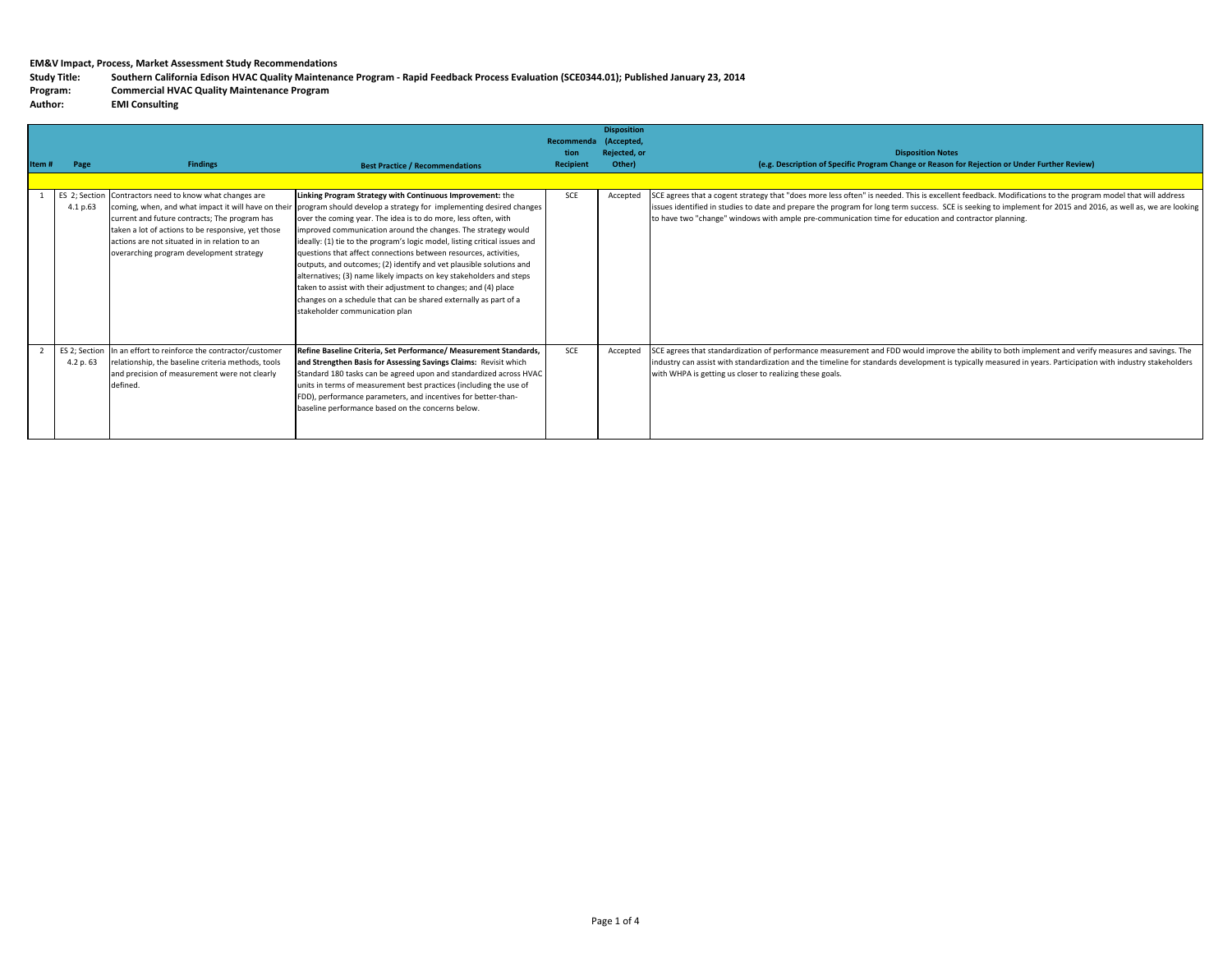Study Title: Southern California Edison HVAC Quality Maintenance Program - Rapid Feedback Process Evaluation (SCE0344.01); Published January 23, 2014

#### **Program: Commercial HVAC Quality Maintenance Program**

 $Author:$ **EMI Consulting** 

|                         |                            |                                                                                                                                                                                                           |                                                                                                                                                                                                                                                                                                                                                                                                                                                                                                                                    | <b>Recommenda</b> | <b>Disposition</b><br>(Accepted, |                                                                                                                                                                                                                                                                                                                                                                                                                                                                                                                                                                                                                                                                                                                                                                                                                                                                                                                                                                                                                                                                                                                                                                                                                                                                                                                                                                                                                                                                                                                                                                                                                                                                                                                                                                                                                                                                                                                                                                                                                                                                                                                                                                                                                                                                                                                                                                                                                                                                                                                                                                                                                                                                                                                                                                                                                                                                                                                                                                 |
|-------------------------|----------------------------|-----------------------------------------------------------------------------------------------------------------------------------------------------------------------------------------------------------|------------------------------------------------------------------------------------------------------------------------------------------------------------------------------------------------------------------------------------------------------------------------------------------------------------------------------------------------------------------------------------------------------------------------------------------------------------------------------------------------------------------------------------|-------------------|----------------------------------|-----------------------------------------------------------------------------------------------------------------------------------------------------------------------------------------------------------------------------------------------------------------------------------------------------------------------------------------------------------------------------------------------------------------------------------------------------------------------------------------------------------------------------------------------------------------------------------------------------------------------------------------------------------------------------------------------------------------------------------------------------------------------------------------------------------------------------------------------------------------------------------------------------------------------------------------------------------------------------------------------------------------------------------------------------------------------------------------------------------------------------------------------------------------------------------------------------------------------------------------------------------------------------------------------------------------------------------------------------------------------------------------------------------------------------------------------------------------------------------------------------------------------------------------------------------------------------------------------------------------------------------------------------------------------------------------------------------------------------------------------------------------------------------------------------------------------------------------------------------------------------------------------------------------------------------------------------------------------------------------------------------------------------------------------------------------------------------------------------------------------------------------------------------------------------------------------------------------------------------------------------------------------------------------------------------------------------------------------------------------------------------------------------------------------------------------------------------------------------------------------------------------------------------------------------------------------------------------------------------------------------------------------------------------------------------------------------------------------------------------------------------------------------------------------------------------------------------------------------------------------------------------------------------------------------------------------------------------|
|                         |                            |                                                                                                                                                                                                           |                                                                                                                                                                                                                                                                                                                                                                                                                                                                                                                                    | tion              | Rejected, or                     | <b>Disposition Notes</b>                                                                                                                                                                                                                                                                                                                                                                                                                                                                                                                                                                                                                                                                                                                                                                                                                                                                                                                                                                                                                                                                                                                                                                                                                                                                                                                                                                                                                                                                                                                                                                                                                                                                                                                                                                                                                                                                                                                                                                                                                                                                                                                                                                                                                                                                                                                                                                                                                                                                                                                                                                                                                                                                                                                                                                                                                                                                                                                                        |
| Item#                   | Page                       | <b>Findings</b>                                                                                                                                                                                           | <b>Best Practice / Recommendations</b>                                                                                                                                                                                                                                                                                                                                                                                                                                                                                             | <b>Recipient</b>  | Other)                           | (e.g. Description of Specific Program Change or Reason for Rejection or Under Further Review)                                                                                                                                                                                                                                                                                                                                                                                                                                                                                                                                                                                                                                                                                                                                                                                                                                                                                                                                                                                                                                                                                                                                                                                                                                                                                                                                                                                                                                                                                                                                                                                                                                                                                                                                                                                                                                                                                                                                                                                                                                                                                                                                                                                                                                                                                                                                                                                                                                                                                                                                                                                                                                                                                                                                                                                                                                                                   |
| $\overline{\mathbf{3}}$ | ES 3; Section<br>4.3 p. 65 | Contractor and technician selection and monitoring<br>riteria must be strengthened to keep unethical<br>are invited in, and that staff are empowered to<br>remove contractors or technicians if warranted | Strengthen Contractor and Technician Selection Criteria: (a) Increase<br>the depth of the post-training assessment to ensure not only that<br>contractors out, to ensure highly skilled technicians technicians understand how to work with the MPS to enter<br>information, but also to make sure technicians are able to perform the<br>tasks to standards set and monitored by the program. (b) add to the<br>escalation policy some additional protections for program<br>implementation staff against unprofessional conduct. | SCE               | Accepted                         | Current training format: Technician participation requirements<br><b>FECHNICIAN REQUIREMENTS FOR LEVEL 2 TECHNICIAN: FULLY-QUALIFIED TECHNICIAN</b><br>. Requirements: Full service technicians assigned to maintain mechanical systems under the Program must meet the following requirements:<br>. A minimum of five (5) years Heating, Ventilation & Air Conditioning service experience; AND<br>i. Hold a valid Refrigerant Transition and Recovery Certification, Type II or Universal, as required by 40 CFR Part 82, Subpart F of Section 608 of the Clean Air<br>Act of 1990. Valid 608 technician certifications must be issued under a Program approved by the U.S. Environmental Protection Agency; AND<br>ii. Hold appropriate certification from recognized industry certification bodies.<br>Recognized providers shall include those with ANSI 17024 recognition providing commercial HVACR certification that is highly related to HVAC service and<br>system maintenance. At a minimum, the certification credential must include refrigerant cycle fundamentals, troubleshooting and optimization, electrical<br>fundamentals, troubleshooting and optimization and air side fundamentals, troubleshooting and optimization focused on commercial HVAC systems.<br>2. Credentials that are currently accepted include: (UA HVACR S.T.A.R. - HVACR Service and/or Mastery) (NATE Heat Pump Service, Air Conditioning Service<br>or HVAC Efficiency Analyst), (HVAC Excellence Light Commercial, Air Conditioning, Heat Pump Service or Master Specialist Certification), (RSES CM, CMS in<br>any designation with CM, or SM in only Commercial Air Conditioning, or Heat Pump without a CM), (Journeymen-HVAC Mechanic)                                                                                                                                                                                                                                                                                                                                                                                                                                                                                                                                                                                                                                                                                                                                                                                                                                                                                                                                                                                                                                                                                                                                                                                                                        |
|                         |                            |                                                                                                                                                                                                           |                                                                                                                                                                                                                                                                                                                                                                                                                                                                                                                                    |                   |                                  | TECHNICIAN REQUIREMENTS FOR LEVEL 1 TECHNICIAN: LESS-QUALIFIED TECHNICIAN<br>a. Requirements: Level 1 Technicians assigned to assist fully-certified technicians in maintaining mechanical systems under the Program must meet the<br>following requirements:<br>Be currently employed by the contractor;<br>i. Have a minimum of twelve (12) months experience in the HVAC industry field;<br>iii. Hold an active EPA Card;<br>iv. Work under the direct supervision of a Program-certified technician;<br>. Submit a signed Level 1 Technician Application documenting their sincere commitment to continued HVAC education;<br>vi. Be currently involved in an approved HVAC education program with the commitment of becoming a fully-certified technician;<br>. Approved HVAC education Programs include:<br>a. www.itsaboutq.com.<br>ItsAboutQ.com is sponsored by SCE and will provide an opportunity for technicians to advance their HVAC knowledge and expertise, and it is also a place<br>for them to learn more about professional development and career advancement opportunities.<br>b. Registered Apprenticeship Program<br>. IHACI NATE Certification Training Series<br>d. Accredited Trade/Career Tech Training Programs<br>2. If a technician is not enrolled in one of the 4 items listed above but is enrolled in another HVAC education Program, the SCE HVAC Optimization Program<br>will consider those individuals on a case-by- case basis.<br>b. Level 1 Technicians will only perform work related to the SCE HVAC Optimization Program while under the direct supervision of a mentor that is a<br>Program-approved Level 2 Technician.<br>. Level 1 Technicians will have a login with limited privileges and visibility;<br>i. The certified technician with the MPS login is responsible for all work<br>completed on any HVAC systems under their supervision. All accountability falls on the Program-qualified technician onsite;<br>iii. We will allow no more than two (2) Level 1 Technicians to work under one (1) Level 2 Technician. This 2:1 ratio is designed to ensure quality work, while<br>also creating an environment conducive to training and workforce development.<br>(Additionally)<br>Computer Equipped and Literate to the ability level to enter data in online data bases(very subjective but necessary)<br>Computer Equipped and Literate to access WE&T materials online<br>High-level targets and/or performance objectives for training (MPS, technical) (How detailed do we want to get, and at what point? This can get quite<br>detailed depending on how far we drill down in describing and defining the skill competencies)<br>Standard 180 level maintenance tasks for RTU<br>Demonstrate competency of measuring basic refrigeration cycle checks<br>Demonstrate competency of determining adequate air flow & heat transfer<br>Demonstrate competency of maintenance electrical checks |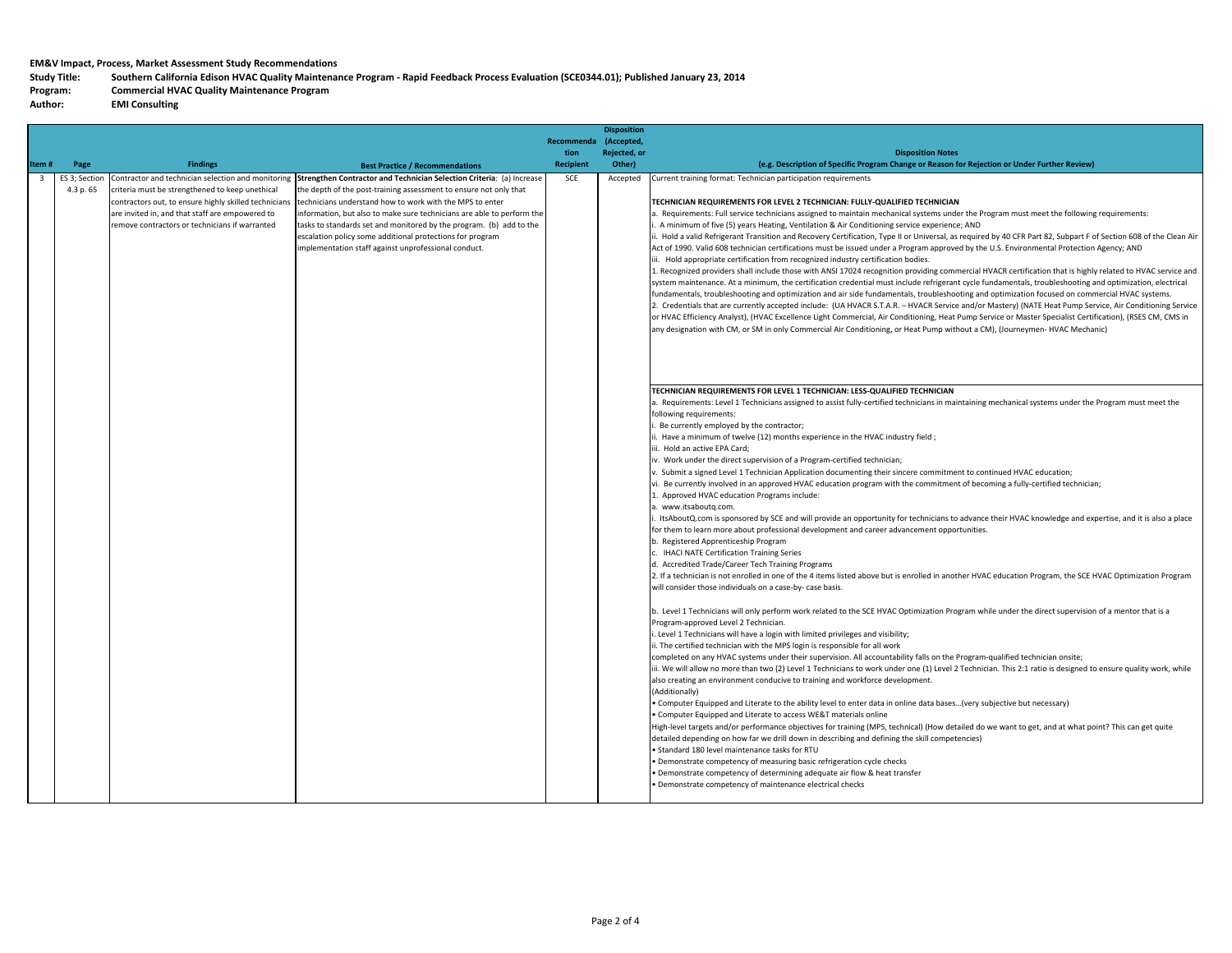Study Title: Southern California Edison HVAC Quality Maintenance Program - Rapid Feedback Process Evaluation (SCE0344.01); Published January 23, 2014

#### **Program: Commercial HVAC Quality Maintenance Program**

 $Author:$ **EMI** Consulting

|                            |                                                                                                                                                                 |                                                                                                                                                                                                                                                                                                                                                                                                                                                                                                                                                                                                                                                                                                                                                             | <b>Recommenda</b> | (Accepted,   |                                                                                                                                                                                                                                                                                                                                                                                                                                                                                                                                                                                                                                                                                                                                                                                                                                                                                                                                                                                                                                                                                                                                                                                                                                                                                                                                                                                                                                                                                                                                                                                                                                                                                                                                                                                                                                                                                                                                                                                                                                                                                                                                                                                                                                                                                                                                                                                                                                                                                                                                                                                                                                                                                               |
|----------------------------|-----------------------------------------------------------------------------------------------------------------------------------------------------------------|-------------------------------------------------------------------------------------------------------------------------------------------------------------------------------------------------------------------------------------------------------------------------------------------------------------------------------------------------------------------------------------------------------------------------------------------------------------------------------------------------------------------------------------------------------------------------------------------------------------------------------------------------------------------------------------------------------------------------------------------------------------|-------------------|--------------|-----------------------------------------------------------------------------------------------------------------------------------------------------------------------------------------------------------------------------------------------------------------------------------------------------------------------------------------------------------------------------------------------------------------------------------------------------------------------------------------------------------------------------------------------------------------------------------------------------------------------------------------------------------------------------------------------------------------------------------------------------------------------------------------------------------------------------------------------------------------------------------------------------------------------------------------------------------------------------------------------------------------------------------------------------------------------------------------------------------------------------------------------------------------------------------------------------------------------------------------------------------------------------------------------------------------------------------------------------------------------------------------------------------------------------------------------------------------------------------------------------------------------------------------------------------------------------------------------------------------------------------------------------------------------------------------------------------------------------------------------------------------------------------------------------------------------------------------------------------------------------------------------------------------------------------------------------------------------------------------------------------------------------------------------------------------------------------------------------------------------------------------------------------------------------------------------------------------------------------------------------------------------------------------------------------------------------------------------------------------------------------------------------------------------------------------------------------------------------------------------------------------------------------------------------------------------------------------------------------------------------------------------------------------------------------------------|
|                            |                                                                                                                                                                 |                                                                                                                                                                                                                                                                                                                                                                                                                                                                                                                                                                                                                                                                                                                                                             | tion.             | Rejected, or | <b>Disposition Notes</b>                                                                                                                                                                                                                                                                                                                                                                                                                                                                                                                                                                                                                                                                                                                                                                                                                                                                                                                                                                                                                                                                                                                                                                                                                                                                                                                                                                                                                                                                                                                                                                                                                                                                                                                                                                                                                                                                                                                                                                                                                                                                                                                                                                                                                                                                                                                                                                                                                                                                                                                                                                                                                                                                      |
| Page                       | <b>Findings</b>                                                                                                                                                 | <b>Best Practice / Recommendations</b>                                                                                                                                                                                                                                                                                                                                                                                                                                                                                                                                                                                                                                                                                                                      | <b>Recipient</b>  | Other)       | (e.g. Description of Specific Program Change or Reason for Rejection or Under Further Review)                                                                                                                                                                                                                                                                                                                                                                                                                                                                                                                                                                                                                                                                                                                                                                                                                                                                                                                                                                                                                                                                                                                                                                                                                                                                                                                                                                                                                                                                                                                                                                                                                                                                                                                                                                                                                                                                                                                                                                                                                                                                                                                                                                                                                                                                                                                                                                                                                                                                                                                                                                                                 |
| ES 3; Section<br>4.4 p. 65 | The program should ensure those doing the work<br>are those who are trained and establish training<br>boundaries with clear, measurable goals and<br>objectives | Establish Training Criteria: (a) Ensure the Account Managers and Field<br>Service Technicians (FSTs) train the staff who will sell the maintenance<br>agreements and conduct work documented in the MPS. This may be<br>as simple as ensuring that contractors understand up front that all<br>staff who are accepted into the program must attend training in order<br>to have work approved in the MPS; (b) Technician Maintenance Skills:<br>Program must clearly define its training responsibilities, the standards<br>that will be used to maximize energy savings, and the approach for<br>teaching technicians how to do their work in order to bring<br>technician's knowledge, skills, and abilities up to similar levels across<br>the industry. | SCE               | Accepted     | TECHNICIAN REQUIREMENT FOR LEVEL 1 TECHNICIAN: LESS-QUALIFIED TECHNICIANS<br><b>Training partners</b><br>. HVACRedu.net for CQM Program Specific Technical Training<br>Instructional format (days, style, resources)<br>. For CQM Required Tech Training - 3 days<br>o Days 1&2 at EEC with F2F Theory Classroom / Hands on practical in lab<br>o Day 3 in the field with Field Training Coaches (collaborators -CLEAResult for MPS, HVACRedu, FDSI for SA Mobile)<br>· Blended Online & F2F<br>Assessments<br>• Hand-written (past), Online assessment in line with level of competency (present)<br>. Observed assessment of hands on tasks - documented online in technicians' training files<br>Rapid feedback mechanisms for continuous improvement<br>· Instructional staff does continuous improvement via lessons learned in training session<br>• Student survey at exit<br>· Pre Test<br>· Post Test<br>. OSV data assists in identifying correlations - opportunities for retraining/mentoring implemented<br>Tracking<br>• ItstaboutQ uses LMS (learning management system) to track and archive student records and performance for the CQM Program<br>• Program documentation resides with CLEAResult (CQM Program Implementer)<br>Scaffolding learning and development opportunities connected to CQM Program - (i.e. relevant and applicable stackable credentials)<br>The SCE CQM program has evolved to include an ascending pathway for technicians as the Program has grown in complexity.<br>CQM Technician training - required of all Program technician participants<br>. ADEC - required for ADEC incentive<br>. Trainings offered through SCE's WE&T efforts (HVACRedu, IHACI, NCI and JJATC Apprenticeship Program at Local 250)<br>. Curricula has been recently updated to include DCV w/VFD components per Program specifications - vetted with Engineering, Codes/Standards Team,<br>CPUC, Industry Training Organizations<br>3. ADEC + DCV w/VFD - required for incentives; specifically<br>. Setup/install of ADEC + DCV w/VFD training required - offered through SCE's WE&T efforts are the same as specified above (Those previously trained with<br>ADEC coursework through itsaboutg.net are required to take the additional DCV module)<br>4. ADEC + DCV w/VFD measure for Final Functional Test - Testing and Balancing Certification required – credentials recognized include NEBB, TABB, AABC,<br>ATT, NBC, NCI Light Commercial<br>Industry Recognized Technician Training Partners<br>. IHACI, HVACRedu.net, NCI, JJATC Local 250 for SCE's HVAC WE&T stackable credentials as required by CQM Program for specific measures (ex. ADEC w/<br>DCV) |
|                            | Item#                                                                                                                                                           |                                                                                                                                                                                                                                                                                                                                                                                                                                                                                                                                                                                                                                                                                                                                                             |                   |              |                                                                                                                                                                                                                                                                                                                                                                                                                                                                                                                                                                                                                                                                                                                                                                                                                                                                                                                                                                                                                                                                                                                                                                                                                                                                                                                                                                                                                                                                                                                                                                                                                                                                                                                                                                                                                                                                                                                                                                                                                                                                                                                                                                                                                                                                                                                                                                                                                                                                                                                                                                                                                                                                                               |